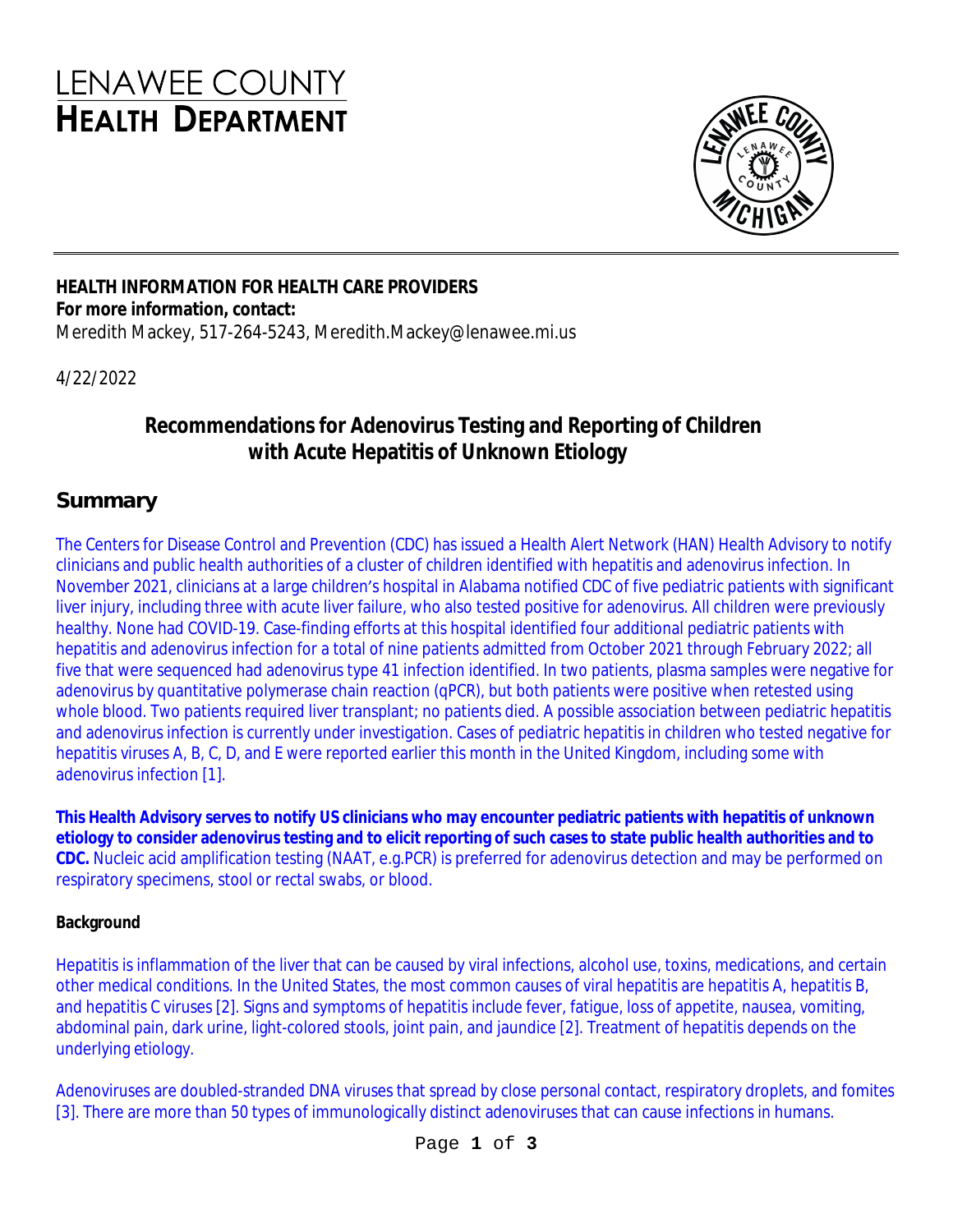Adenoviruses most commonly cause respiratory illness but depending on the adenovirus type they can cause other illnesses such as gastroenteritis, conjunctivitis, cystitis, and, less commonly, neurological disease [3]. There is no specific treatment for adenovirus infections.

Adenovirus type 41 commonly causes pediatric acute gastroenteritis, which typically presents as diarrhea, vomiting, and fever; it can often be accompanied by respiratory symptoms [4]. While there have been case reports of hepatitis in immunocompromised children with adenovirus type 41 infection, adenovirus type 41 is not known to be a cause of hepatitis in otherwise healthy children [5, 6].

#### **Recommendations**

- 1. Clinicians should consider adenovirus testing in pediatric patients with hepatitis of unknown etiology. NAAT (e.g. PCR) is preferable and may be done on respiratory specimens, stool or rectal swabs, or blood.
- 2. Anecdotal reports suggest that testing whole blood by PCR may be more sensitive than testing plasma by PCR; therefore, testing of whole blood could be considered in those without an etiology who tested negative for adenovirus in plasma samples.

#### **Request for Notification of Possible Cases**

MDHHS and CDC are requesting notification from clinicians of children <10 years of age with elevated aspartate aminotransferase (AST) or alanine aminotransferase (ALT) (>500 U/L) who have an unknown etiology for their hepatitis (with or without any adenovirus testing results, independent of the results) since October 1, 2021.

Please email MDHHS at [MDHHS-Hepatitis@michigan.gov](mailto:MDHHS-Hepatitis@michigan.gov) to notify of any cases meeting the above criteria or with any related questions. MDHHS staff will coordinate CDC data provision.

If patients are still under medical care or have residual specimens available, please save and freeze them for possible additional testing and contact MDHHS at [MDHHS-Hepatitis@michigan.gov](mailto:MDHHS-Hepatitis@michigan.gov) for additional instructions and coordination of specimen transport through the MDHHS Bureau of Laboratories.

#### **For More Information**

[Division of Viral Hepatitis | CDC](https://gcc02.safelinks.protection.outlook.com/?url=https%3A%2F%2Fwww.cdc.gov%2Fhepatitis%2Findex.htm&data=05%7C01%7CCollinsJ12%40michigan.gov%7C1ad06636f44441d4daad08da23b7ae82%7Cd5fb7087377742ad966a892ef47225d1%7C0%7C0%7C637861569779970853%7CUnknown%7CTWFpbGZsb3d8eyJWIjoiMC4wLjAwMDAiLCJQIjoiV2luMzIiLCJBTiI6Ik1haWwiLCJXVCI6Mn0%3D%7C3000%7C%7C%7C&sdata=9%2FMiumV3kbYdKdhkl%2BytX5O4mGKKDCbKAIDXv4x5Ioo%3D&reserved=0)

#### [Adenovirus | CDC](https://gcc02.safelinks.protection.outlook.com/?url=https%3A%2F%2Fwww.cdc.gov%2Fadenovirus%2Findex.html&data=05%7C01%7CCollinsJ12%40michigan.gov%7C1ad06636f44441d4daad08da23b7ae82%7Cd5fb7087377742ad966a892ef47225d1%7C0%7C0%7C637861569779970853%7CUnknown%7CTWFpbGZsb3d8eyJWIjoiMC4wLjAwMDAiLCJQIjoiV2luMzIiLCJBTiI6Ik1haWwiLCJXVCI6Mn0%3D%7C3000%7C%7C%7C&sdata=oKVuqtLnA9bdzoyu5rudjdWKPadd6%2BTNb%2FOwGJG40y8%3D&reserved=0)

#### **References**

[1] World Health Organization. Acute hepatitis of unknown aetiology - the United Kingdom of Great Britain and Northern Ireland. Disease Outbreak News [Internet]. 2022 Apr 15; Available from: [https://www.who.int/emergencies/disease](https://gcc02.safelinks.protection.outlook.com/?url=https%3A%2F%2Fwww.who.int%2Femergencies%2Fdisease-outbreak-news%2Fitem%2Facute-hepatitis-of-unknown-aetiology---the-united-kingdom-of-great-britain-and-northern-ireland&data=05%7C01%7CCollinsJ12%40michigan.gov%7C1ad06636f44441d4daad08da23b7ae82%7Cd5fb7087377742ad966a892ef47225d1%7C0%7C0%7C637861569779970853%7CUnknown%7CTWFpbGZsb3d8eyJWIjoiMC4wLjAwMDAiLCJQIjoiV2luMzIiLCJBTiI6Ik1haWwiLCJXVCI6Mn0%3D%7C3000%7C%7C%7C&sdata=z5zUuczFjMJ1iE7do%2Bn%2FlwNVnBxXoy8LuVdjJlU%2Bowk%3D&reserved=0)outbreak-news/item/acute-hepatitis-of-unknown-aetiology---the-united-kingdom-of-great-britain-and-northern-ireland

[2] Hepatitis Webpage. Centers for Disease Control and Prevention. Available from:

[https://www.cdc.gov/hepatitis/abc/index.htm](https://gcc02.safelinks.protection.outlook.com/?url=https%3A%2F%2Fwww.cdc.gov%2Fhepatitis%2Fabc%2Findex.htm&data=05%7C01%7CCollinsJ12%40michigan.gov%7C1ad06636f44441d4daad08da23b7ae82%7Cd5fb7087377742ad966a892ef47225d1%7C0%7C0%7C637861569779970853%7CUnknown%7CTWFpbGZsb3d8eyJWIjoiMC4wLjAwMDAiLCJQIjoiV2luMzIiLCJBTiI6Ik1haWwiLCJXVCI6Mn0%3D%7C3000%7C%7C%7C&sdata=W3uXOjBh9APeP9ZukaNV9DBC%2FdBI9icaJNe1AD2Dfh4%3D&reserved=0)

[3] Adenoviruses Webpage. Centers for Disease Control and Prevention. Available from: [http://www.cdc.gov/adenovirus/index.html](https://gcc02.safelinks.protection.outlook.com/?url=http%3A%2F%2Fwww.cdc.gov%2Fadenovirus%2Findex.html&data=05%7C01%7CCollinsJ12%40michigan.gov%7C1ad06636f44441d4daad08da23b7ae82%7Cd5fb7087377742ad966a892ef47225d1%7C0%7C0%7C637861569779970853%7CUnknown%7CTWFpbGZsb3d8eyJWIjoiMC4wLjAwMDAiLCJQIjoiV2luMzIiLCJBTiI6Ik1haWwiLCJXVCI6Mn0%3D%7C3000%7C%7C%7C&sdata=VnsgZ%2BKV1Wi3qOhV7xYuxL7q7Pf%2F4Hc6c7bRXDZczpE%3D&reserved=0)